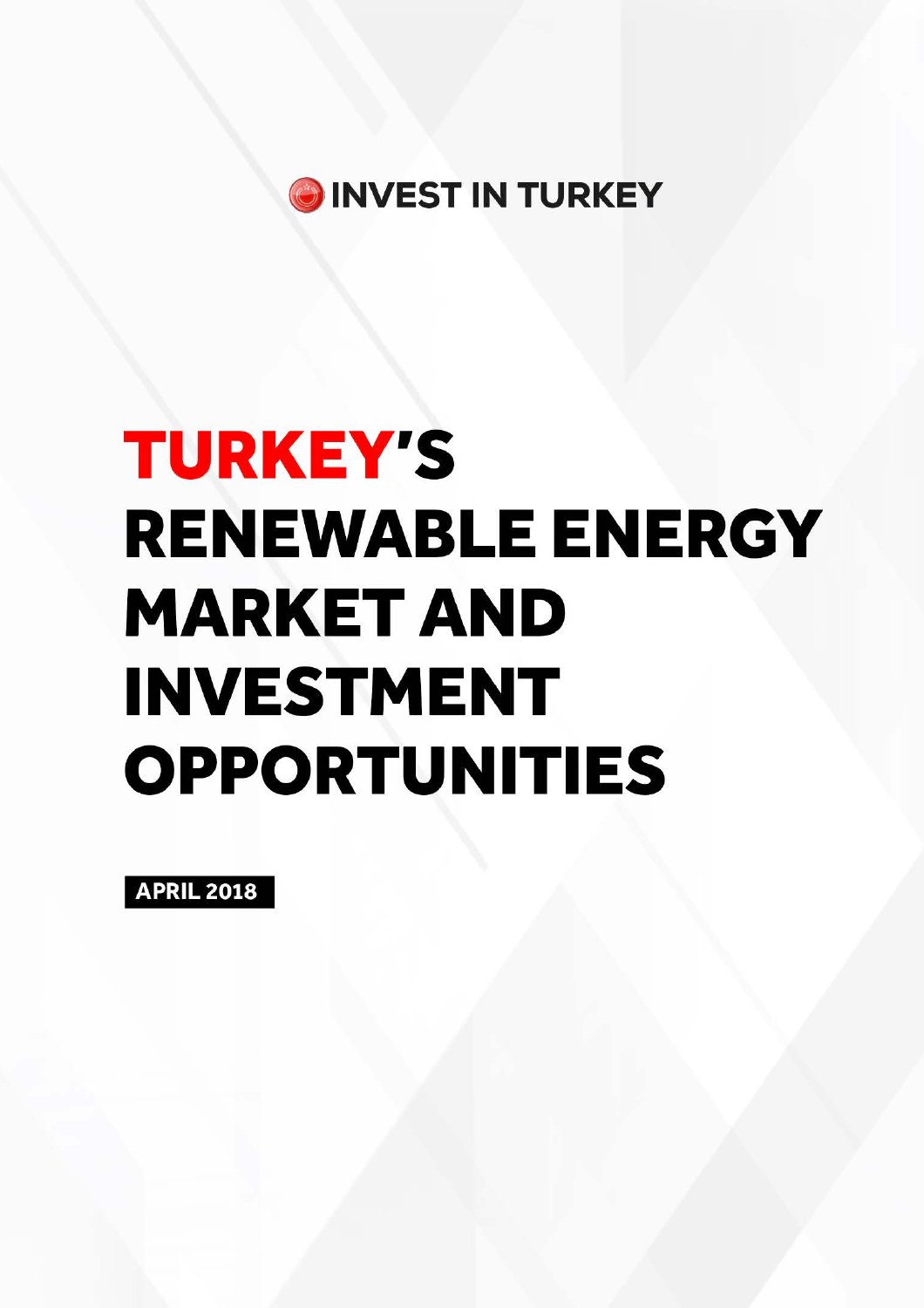# **TABLE OF CONTENTS**

|      | 1.1.1. General Procedures of Application for Unlicensed Projects 4     |  |
|------|------------------------------------------------------------------------|--|
|      |                                                                        |  |
|      |                                                                        |  |
|      | 1.2.2. Investment Opportunities for Licensed Wind Energy Market 8      |  |
| 2.   |                                                                        |  |
|      |                                                                        |  |
|      |                                                                        |  |
|      |                                                                        |  |
|      | 2.4. Incentives for Pre-license/License/System Usage Fees and Taxes 12 |  |
|      |                                                                        |  |
| 3.   | Renewable Energy Resource Zones (YEKA/RE-Zone) Model and RE-Zone       |  |
| 3.1. |                                                                        |  |
|      |                                                                        |  |

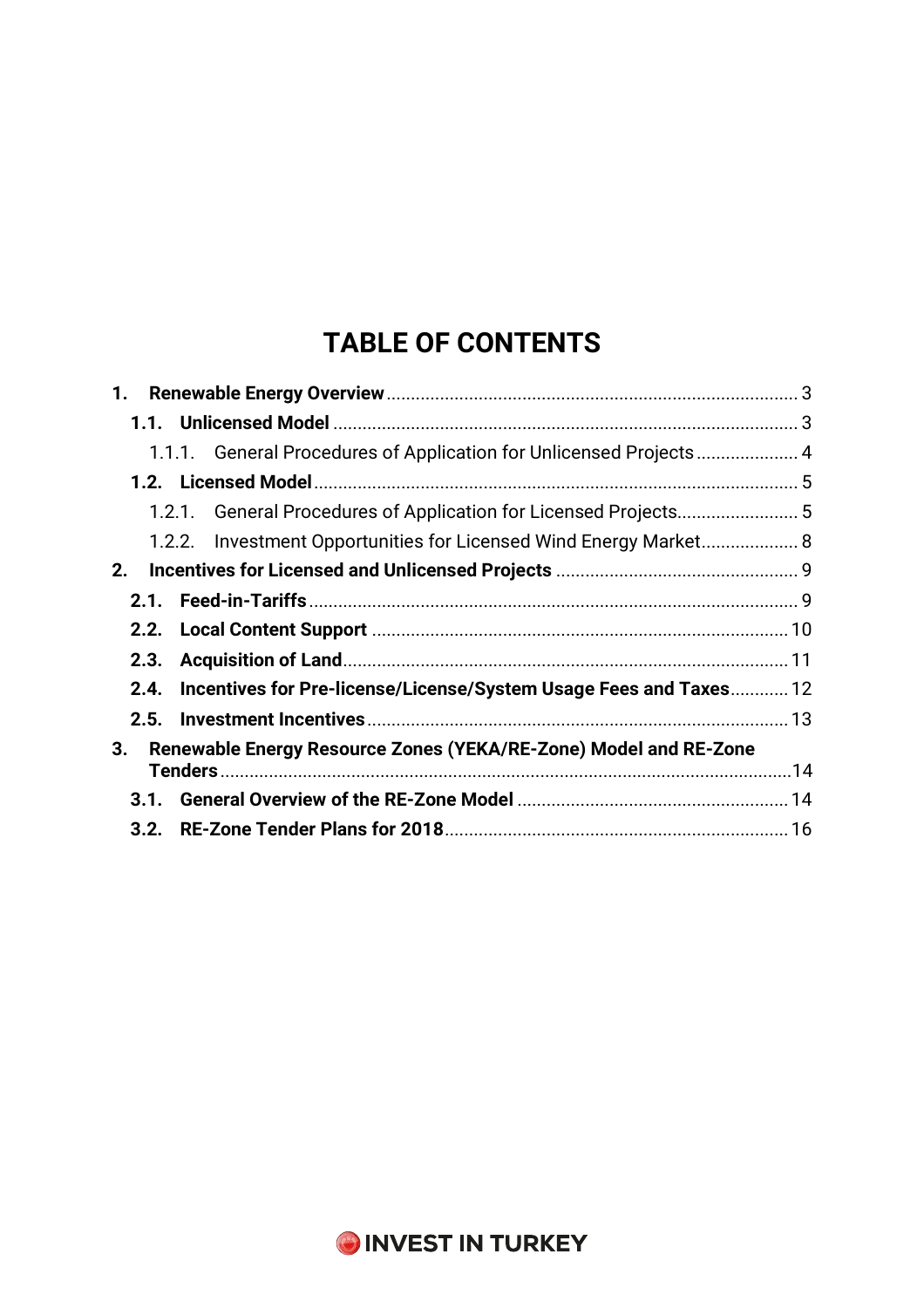# **1. Renewable Energy Overview**

Demand for energy and natural resources increases due to a growing economy and the population growth in Turkey. Over recent years, Turkey has seen the fastest growth in energy demand in the OECD, and according to IEA forecasts, is set to double its energy use over the next decade. Moreover, the Turkish Ministry of Energy's projections confirm that this trend will continue for the medium and long term.

Recent energy data indicate that Turkey is a net energy importer country, depending on such imports for 73% of its energy needs. This high rate of energy dependence has been the main driving force behind the formulation and implementation of new policies to commission local and renewable energy resources. The recent energy trend in Turkey has paved the way in legislative and practical terms for increasing renewables' share in total installed capacity and electricity generation.

Turkey has a substantial amount of renewable energy potential, and the utilization of this potential has been increasing over the last decade. As of the end of February 2018, hydro and wind resources constitute the vast majority of Turkey's renewable energy resources, accounting for 27,456 MW and 6,580 MW respectively of the total installed capacity of more than 86,100 MW. However, solar, biomass/biogas, and geothermal energy resources will also comprise a significant portion of the total capacity as rapid growth in utilization of these resources will be experienced in the coming years.

In the Electricity Energy Market and Supply Security Strategy Paper of May 2009, the primary goal was defined as to increase the share of domestic and renewable energy resources in the total installed power capacity. Turkey's ambitious vision for 2023, the centennial anniversary of foundation of the Republic, builds upon this foundation with targets for renewable energy resources that include:

- Increasing the share of renewables to 30 percent
- Maximizing the use of hydropower
- Increasing wind power installed capacity to 20,000 MW
- Increasing biomass installed capacity to 1500 MW
- Installing power plants with 1000 MW of geothermal and 5,000 MW of solar energy

Three models are in place in the Turkish renewable energy market in this new period: unlicensed, licensed, and the RE-Zone model.

# **1.1. Unlicensed Model**

Renewable energy systems producing up to 1-megawatt (MW) of energy do not need a license, and are eligible for the specific Renewable Energy Support (RES) Support tariffs (YEKDEM in Turkish) indicated in Schedule-1 for the first ten years of the operation. Pursuant to the recent changes in the legislation, local content support is not provided for unlicensed projects unlike for the licensed ones. 3,919.2 and 46.9 MW of unlicensed capacity are installed in solar and wind respectively as of the end of February 2018.

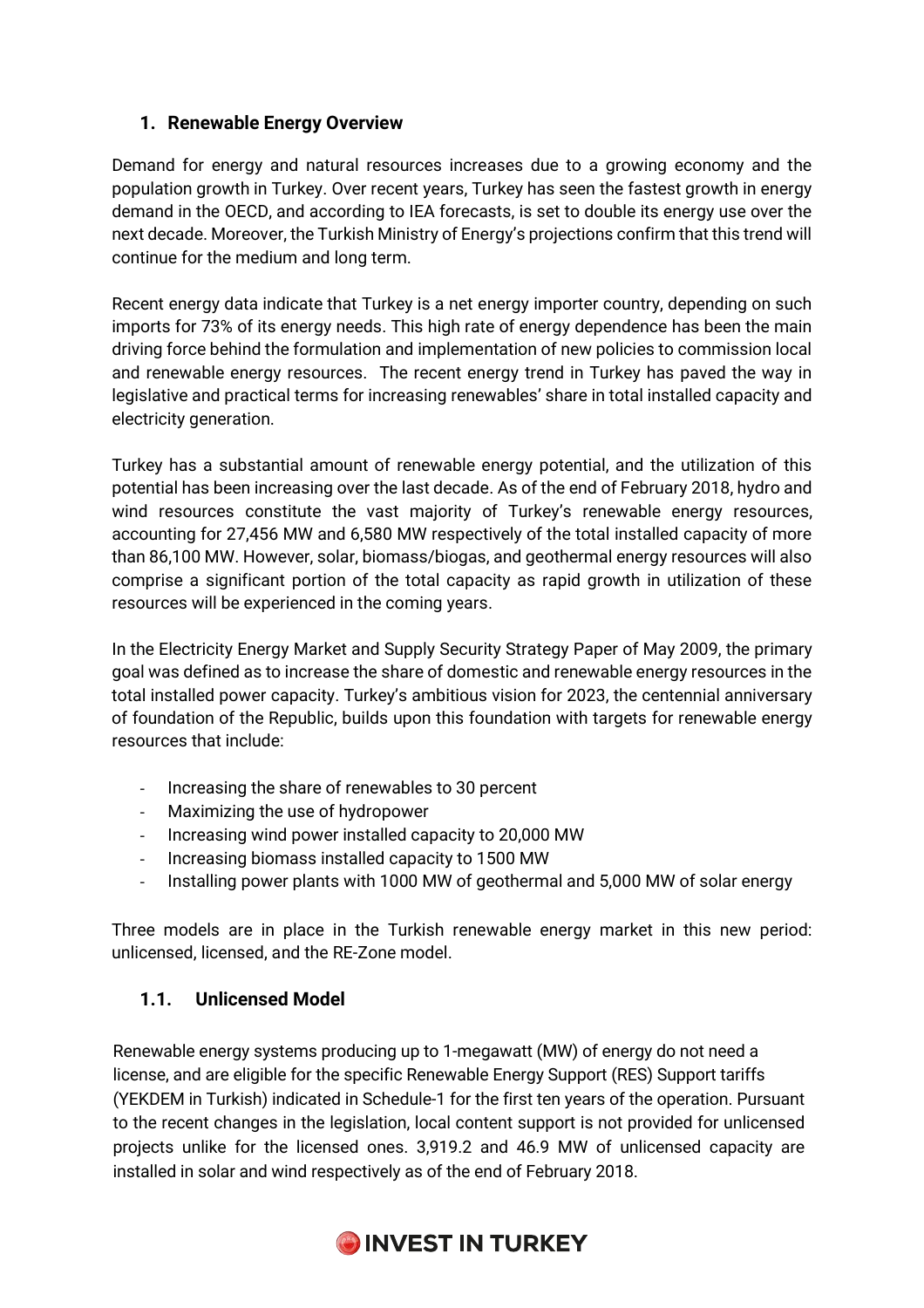# **1.1.1. General Procedures of Application for Unlicensed Projects**

The procedure for unlicensed projects (up to 1 MW) is different from the licensed ones. The unlicensed projects do not require establishment of a company; the investor does not need to participate in a capacity bidding process (for projects applying for the same connection point/region); there is no time schedule for applications, unlike the licensed applications, which are received only during a specific time of the year; and there is no need to have metering data for the project site. The investor needs to apply to the relevant Network Operator (Distribution Company) with the following documents:

- Connection Application Form for unlicensed electricity generation
- The original or certified copy of the title deed or the rental contract for the project site
- Single-line diagram
- Bank receipt testifying to the payment of the application fee (596 TRY for capacities over 250 Kw)
- Fact sheet testifying to non-sensitive nature of the location (it should not be a fertile agricultural land)
- EIA exemption document from Provincial Directorate of Environment and Urbanization

The documents are evaluated by the relevant network operator and "invitation/call letters" are sent to the applicants considered eligible. Within the first 90 days of the announcement of the letters, the investor must apply to Turkish Electricity Distribution Company (TEDAŞ), the relevant body of the Ministry of Energy and Natural Resources responsible for project approval and completion of other steps. The investor must submit to TEDAS a file covering all technical details of the generation facility and, if exists, the connection line project.

Following the approval of TEDAS, a connection agreement is signed between the investor and the relevant network operator, which paves the way for launching the project. Before the launching of the project construction, the zoning status plan needs to be obtained from the relevant municipality, a requirement that may be completed before the approval of TEDAS.

In the final stage, the followimng procedures need to be completed by the investor:

- Application to the relevant network operator for preliminary acceptance
- Issuance of preliminary acceptance by the operator
- Installation of metering equipment by the operator
- Application to network operator for provisional acceptance
- Issuance of provisional acceptance by network operator
- Application to network operator for system usage agreement
- Signing of the system usage agreement between the investor and the operator

In January 2018, the Energy Market Regulatory Authority (EMRA) released the long-awaited Board Decision (Decision No. 7590 dated 28/12/2017) of "Procedures and Principles on Application and Excess Power Purchasing for the Unlicensed Solar Generation Facilities with the Same Connection Point as the Consumption Facility" in order to make easier installation of the solar facilities up to 10kw installed power and to lessen bureaucracy for the relevant facilities. This Decision will boost the small-scale investments of the households and industrial

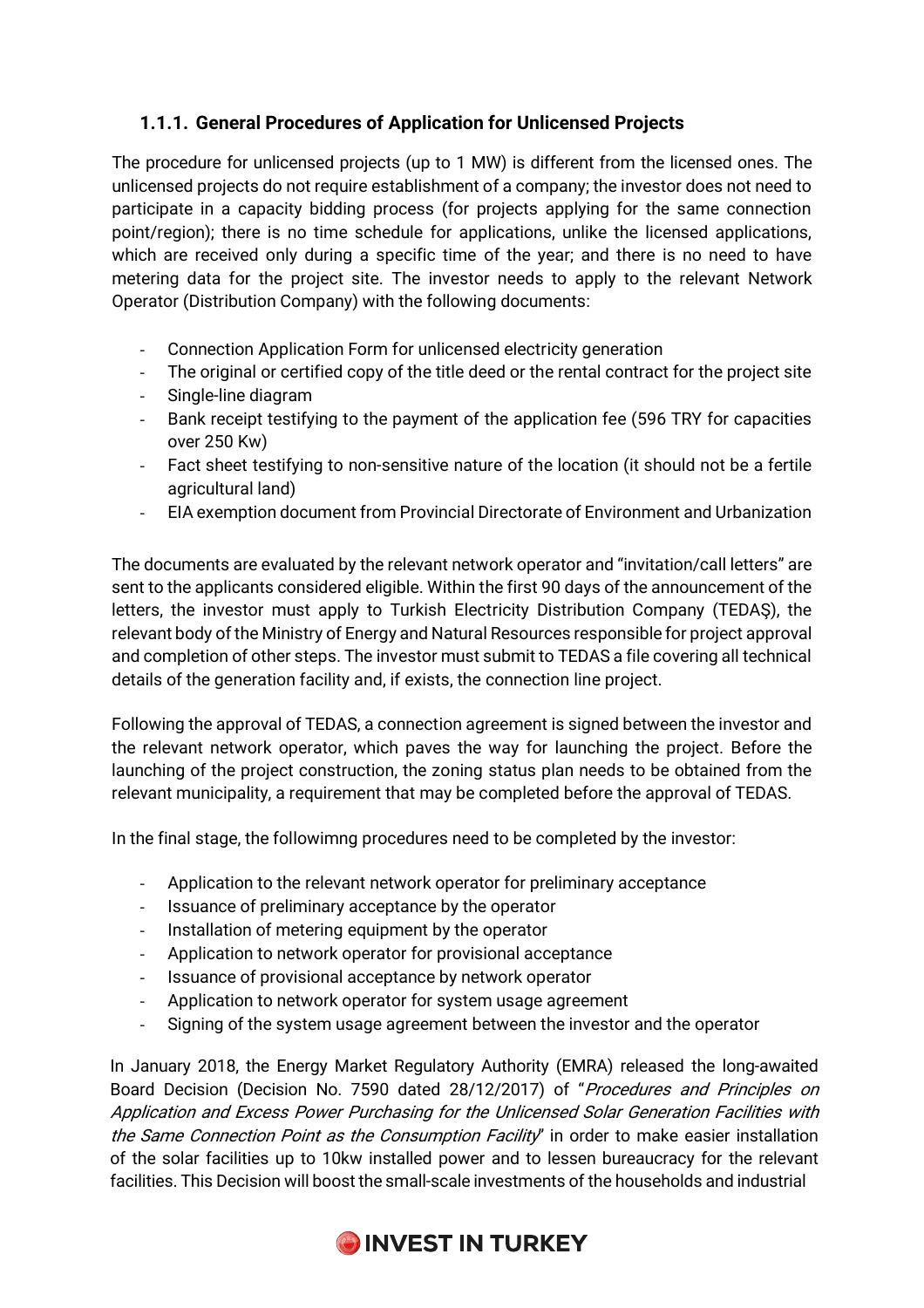entities on the rooftops and increase the market opportunities for the panel manufacturers. The facilities will benefit from the 13.3 USD cent/kwh purchasing power guarantee for the excess unutilized power. An additional amendment to the Income Tax Law was passed by the Parliament on "exemption from income tax of those selling the excess electricity generated from the installations up to 10 kw on the rooftops or facades of the houses they own or rent" which was published in the Official Gazette dated 27 March 2018. New legislative changes are underway and expected to be released soon to bring down more the bureaucratic steps and installation costs.

# **1.2. Licensed Model**

Most of the power plants, including renewable energy ones, are constructed and operated on the licensed model, which deals with the types of investments over 1 MW installed capacity. In the case of solar and wind power investments, the investors apply to EMRA for pre-license in the first stage (based on the provincial capacities announced beforehand by the Electricity Transmission Company of Turkey-TEIAS). For both types of investments, the current regulation on licensing requires the applicants to have on-site metering data of at least a 1 year period that has been collected within the previous three years for the sites to be used for installation of power plants. (For the licensed solar projects, applicants must also have metering data of at least 1-year period, but only half of the data must be collected on-site).

Investors who apply to the EMRA for the same grid connection points/regions are subject to a bidding process that calls for reduction (reverse auction) from the RES Support (YEKDEM) tariffs (Schedule-1); the winners will be held to the reduced RES Support prices instead of the fixed tariff for the first ten years of operation. However, the investors' rights are reserved for the local content support that will apply to the facilities as identified in The Law No. 5346 (on Utilization of Renewable Energy Sources for The Purpose of Generating Electrical Energy) without being subject to any bidding or reduction.

The capacity allocation mechanism is only applicable to wind and solar power plants, which means that the investments based on other renewable energy resources such as geothermal, biomass etc. are not subject to capacity tenders.

# **1.2.1. General Procedures of Application for Licensed Projects**

# **1.2.1.1. Application Process**

In the case of wind and solar power plants, as underlined before, based on the announcement of the provincial capacities for the following year by TEIAS, EMRA issues a Board Decision defining the specific time schedule for the investors to submit an application for pre-license. The investors apply to EMRA for pre-license with the following documents:

- Pre-license Application form
- Certificate of authorization for real persons to represent the entity
- A copy (certified by trade registrar) of the Articles of Incorporation
- Fact sheet of the partnership structure of the company

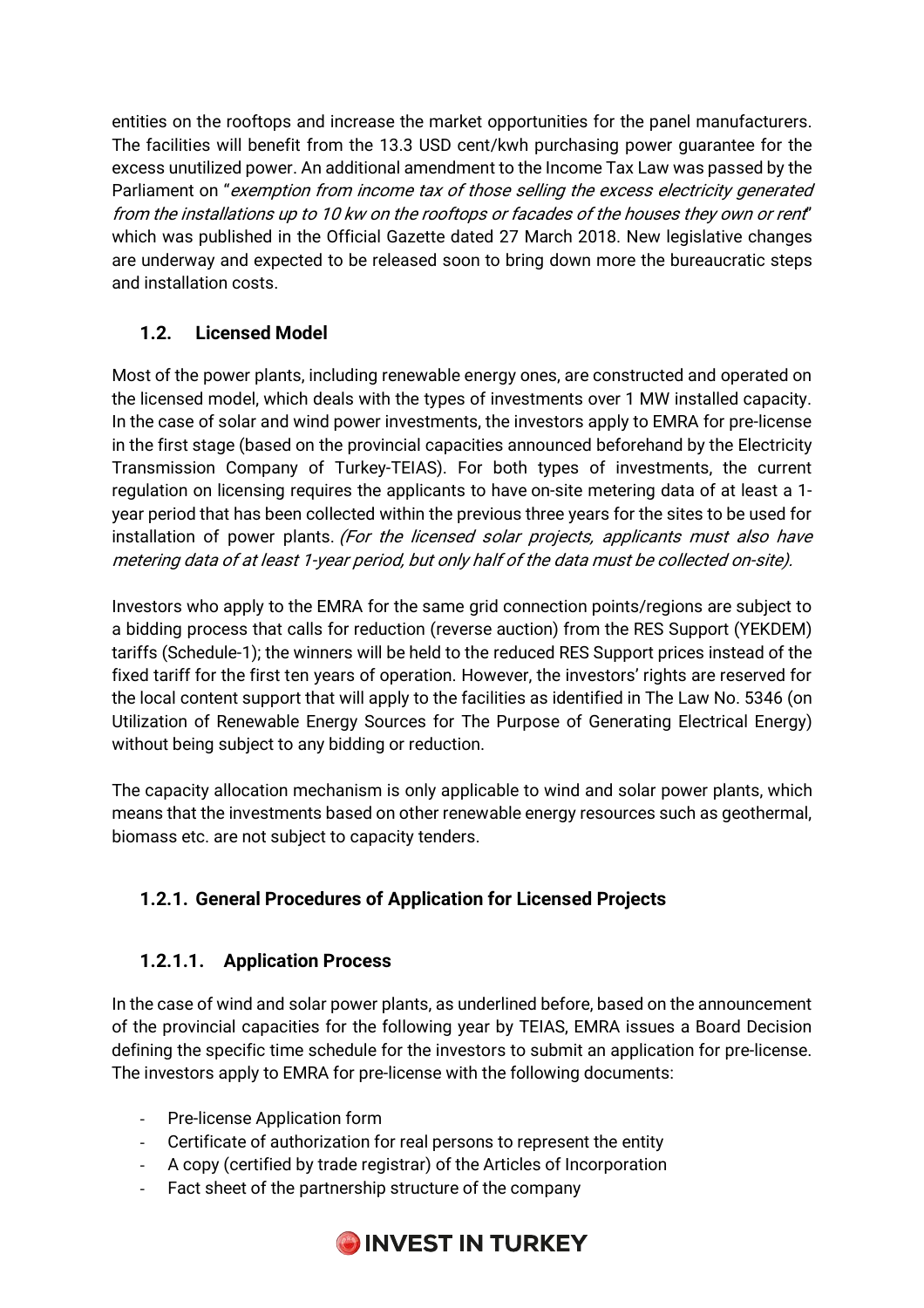- Fact sheet on company capital (at least 5% of the total planned investment is required – see the table-1 below on "investment amount per unit" EMRA Decision No:4709-4 dated 21/11/2013)
- Fact sheet on Generation Facility
- 1/25,000 and 1/5,000 scale maps covering facility location
- Single-line diagram
- Zoning status sheet
- Fact sheet (from Provincial Directorate of Food, Agriculture and Livestock) testifying to non-sensitive nature of the location (it should not be a fertile agricultural land),
- Guarantee letter (MW X 10,000 TRY-Upper Limit: 5,000,000 TRY, EMRA Board Decision No:4709-6 dated 21/11/2013)
- Pre-license application fee

Additional Documents Required Depending on Resource Type:

- For Hydroelectric power plants: original or certified copy of the fact sheet on "the eligibility to sign water usage agreement with the Administration of State Hydraulic Works"
- For Geothermal power plants: original or certified copy of the fact sheet on "the obtainment of the right to use relevant resources"
- For Wind and Solar power plants: A metering data report of at least 1-year period that has been collected within the previous three years (for solar at least 6-month on-site metering, for wind 1 -year on-site metering required)
- the factsheet on the ownership of the sites to be used for generation facilities

| <b>FUEL SOURCE</b>        | TOTAL INVESTMENT AMOUNT PER UNIT<br>(TRY/MW <sub>M</sub> ) |
|---------------------------|------------------------------------------------------------|
| Coal                      | 1,500,000                                                  |
| <b>Natural Gas / LPG</b>  | 1,000,000                                                  |
| Fuel Oil / Nafta          | 1,000,000                                                  |
| <b>Hydro</b>              | 2,000,000                                                  |
| <b>Wind</b>               | 2,500,000                                                  |
| <b>Geothermal</b>         | 2,100,000                                                  |
| <b>Biomass</b>            | 1,900,000                                                  |
| <b>Solar</b>              | 3,000,000                                                  |
| <b>Nuclear</b>            | 6,000,000                                                  |
| <b>Process waste heat</b> | 700,000                                                    |
| <b>Others</b>             | 1,400,000                                                  |

#### **Table-1 Investment Amounts Per Unit for Fuel Sources**

Following submission of the documents above to the EMRA on the dates specified for prelicense applications, EMRA will evaluate whether the relevant documents fulfill the requirements. If the proposed location falls within the boundaries of a project land allocated through an international agreement, or for which a licensing process for a natural gas storage or refinery or oil storage is underway, the application is rejected. The generation license

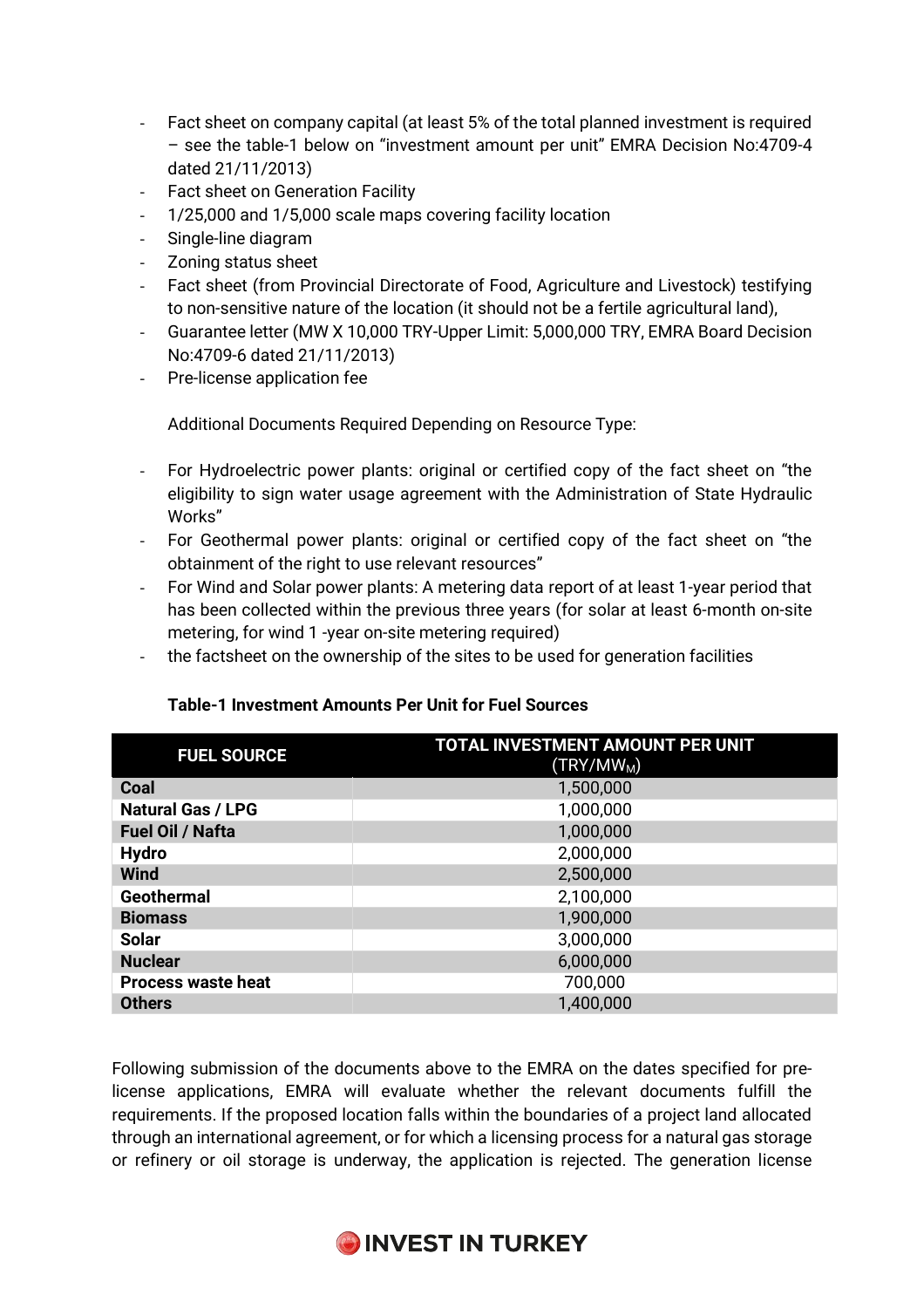applications for land are prioritized based on the fuel type, which means that domestic coal, imported coal, and renewable energy are given priority respectively.

The documents of the applicants are scrutinized, and a technical review is requested by EMRA from Directorate General for Renewable Energy under the Ministry of Energy. The authority also requests the official view of TEIAS and/or the relevant distribution company of which the project falls within the boundaries.

The investors who apply to the EMRA for the same grid connection points/regions will then be subject to a bidding process of TEIAS based on the reduction (reverse-auction) of the FIT prices indicated in the schedule-I.

# **1.2.1.2. The Requirements to be fulfilled during the pre-license period (between 24 months-36 months)**

Once the preliminary license is granted, the investor will then be required to apply for and obtain the following permits and approvals:

- License Application form
- Certificate of authorization for real persons to represent the entity
- A copy (certified by trade registrar) of the Articles of Incorporation
- Fact sheet of the partnership structure of the company
- Obtainment of ownership/usufruct rights of the power plant site
- Approval for the zoning plan of the project site
- Preliminary construction plans for the facility
- Obtainment of relevant evaluations for environmental impact assessments
- Obtainment of the permit for technical interaction with military and civilian air services (for wind power plants)
- Obtainment of relevant evaluations pursuant to the Regulation on Military Forbidden Zones and Security Areas
- Finalization of the Water Usage Agreement with the Administration of State Hydraulic Works (for hydroelectric power plants)
- Application for system connection and usage agreements with TEIAS or the Relevant Distribution Company
- Finalization of the Agreement with the Relevant Authorities Regarding the acquisition of the right to use relevant resources (for geothermal power plants)
- License application fee
- Business deadline plan
- to increase the company capital to at least 20% of the total planned investment (see the table above on "investment amount per unit" EMRA Board Decision No:4709-4 dated 21/11/2013)
- Finalization of the Contribution Fee Agreement with TEIAS (for wind and solar power plants)
- A guarantee letter (based on the formula below Upper Limit: 78,600,000 TRY) (the guarantee letter offered the in pre-license period is discounted)

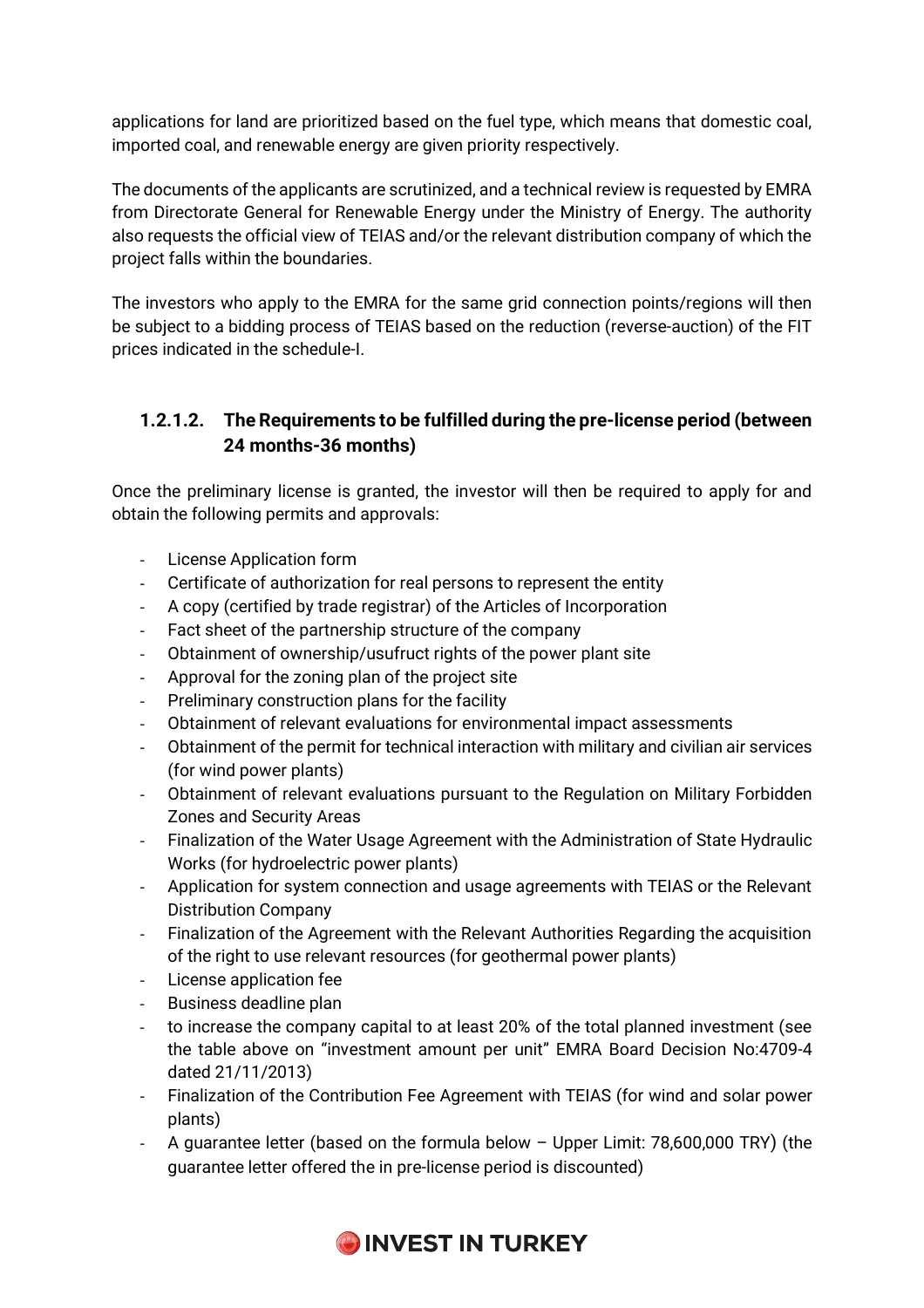| <b>INSTALLED POWER (MW<sub>M</sub>)</b> | PERCENTAGE TO APPLIED TO<br><b>THE TOTAL PLANNED</b><br><b>INVESTMENT (%)</b> | <b>FORMULA</b>                            |
|-----------------------------------------|-------------------------------------------------------------------------------|-------------------------------------------|
| $0 < P \le 10$                          | 3                                                                             | $P$ x IPU x 0,03                          |
| $10 < P \le 100$                        | 2                                                                             | $IPU \times [0,3 + (P - 10) \times 0,02]$ |
| P > 100                                 |                                                                               | $IPU \times [2,1 + (P - 100) \times$      |

P: Installed Power

IPU: Investment Amount Per-Unit (TRY/MWm- see the table on "investment amount per unit" EMRA Board Decision No:4709-4 dated 21/11/2013)

The generation license period varies between 10 to 49 years. If the facility is not constructed within the allocated construction period, the license is cancelled. There are specific timelines for pre-license and construction periods (indicated in the tables below) identified pursuant to the EMRA Board Decision No. 4711 dated 21/11/2013.

#### **Pre-license Periods**

| Installed Power (P-MW)             | Pre-license period (months) |
|------------------------------------|-----------------------------|
| $P \leq 5$                         | 24                          |
| 5 <p≤50< th=""><th>30</th></p≤50<> | 30                          |
| 50 < P                             | 36                          |

#### **Construction Periods**

| <b>Type of Generation Facility</b> | <b>Installed Power (P-MW)</b>         | <b>Construction Period (months)</b> |
|------------------------------------|---------------------------------------|-------------------------------------|
| <b>Wind</b>                        | $P \leq 10$                           | 22                                  |
|                                    | 10 <p≤50< td=""><td>30</td></p≤50<>   | 30                                  |
|                                    | 50 <p≤100< td=""><td>38</td></p≤100<> | 38                                  |
|                                    | 100 <p< td=""><td>46</td></p<>        | 46                                  |
| <b>Geothermal</b>                  | $P \le 50$                            | 38                                  |
|                                    | 50< P                                 | 46                                  |
| <b>Biogas/Biomass</b>              | $P \le 10$                            | 24                                  |
|                                    | 10 <p≤50< td=""><td>30</td></p≤50<>   | 30                                  |
|                                    | 50 < P                                | 38                                  |
| Solar                              | $P \le 10$                            | 18                                  |
|                                    | 10 <p≤50< td=""><td>30</td></p≤50<>   | 30                                  |
|                                    | 50 < P                                | 38                                  |

# **1.2.2. Investment Opportunities for Licensed Wind Energy Market**

The Energy Market Regulatory Authority (EMRA) recently published a notice to receive prelicense applications for 2 GW connection capacities for wind power plants in April 2020. The table below lists identified provincial capacities. The application process will take place as detailed in Section 1.2.1., and the applicants will be required to have on-site metering data of at least a 1-year period that has been collected within the previous three years for the sites to be used for installation of power plants. This means, the investors not having metering data for the possible investment areas need to take action to have metering stations installed that

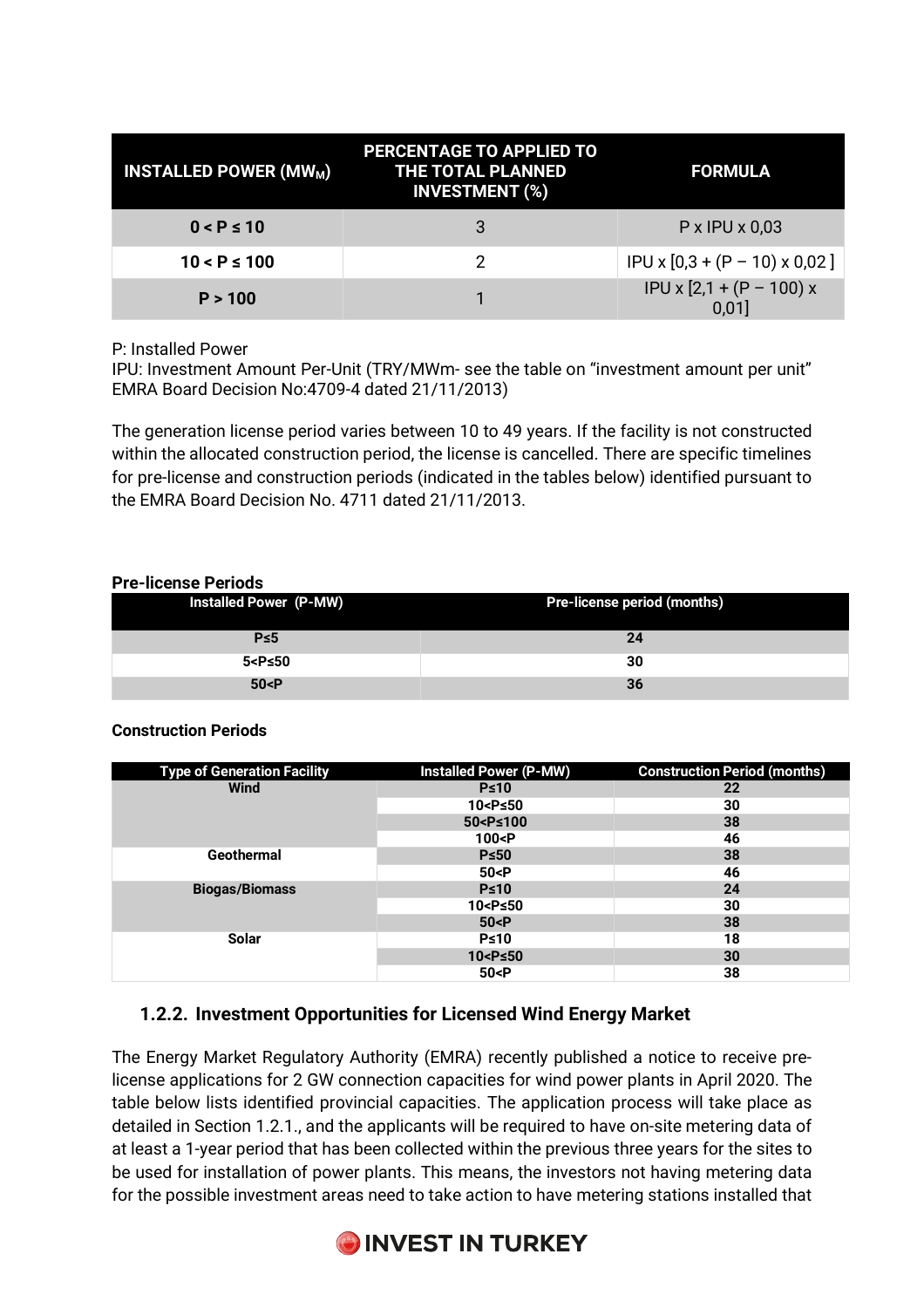would provide data for a 1-year period ending no later than April 2020. The applicants may also take the option of purchasing the project companies that have already installed metering stations for the one-year period prior to the preliminary license application dates. The applicants for the same grid connection points/regions will then be subject to a Bidding Process of TEIAS based on the reduction (reverse-auction) of the FIT prices indicated in the Schedule-I.

| <b>CONNECTION CODE/PROVINCE</b>            | <b>ALLOCATED</b><br><b>CAPACITY</b><br>(MW) | <b>CONNECTION</b><br><b>CODE/PROVINCE</b> | <b>ALLOCATED</b><br><b>CAPACITY</b><br>(MW) |
|--------------------------------------------|---------------------------------------------|-------------------------------------------|---------------------------------------------|
| 01/Adana                                   | 50                                          | 24/Edirne                                 | 40                                          |
| 02/Adıyaman                                | 30                                          | 25/Elazığ                                 | 30                                          |
| 03/Afyonkarahisar                          | 40                                          | 26/Erzincan                               | 20                                          |
| 04/Ağrı - Iğdır                            | 20                                          | 27/Erzurum                                | 20                                          |
| 05/Aksaray, Kırşehir, Nevşehir             | 50                                          | 28/Gaziantep - Kilis                      | 30                                          |
| 06/Amasya, Samsun                          | 40                                          | 29/Hatay                                  | 40                                          |
| 07/Ankara, Kırıkkale, Çankırı              | 50                                          | 30/Isparta                                | 50                                          |
| 08/Antalya                                 | 60                                          | 31/İstanbul                               | 20                                          |
| 09/Ardahan - Kars                          | 20                                          | 32/Izmir                                  | 100                                         |
| 10/Artvin - Rize - Trabzon                 | 20                                          | 33/Kahramanmaraş -<br>Osmaniye            | 40                                          |
| 11/Aydın - Muğla                           | 60                                          | 34/Karaman - Mersin                       | 50                                          |
| 12/Balıkesir                               | 50                                          | 35/Kayseri - Niğde                        | 70                                          |
| 13/Bartın - Zonguldak - Karabük            | 20                                          | 36/Kırklareli                             | 60                                          |
| 14/Batman - Mardin - Diyarbakır -Şanlıurfa | 40                                          | 37/Kocaeli - Yalova                       | 40                                          |
| 15/Bayburt - Gümüşhane - Giresun           | 20                                          | 38/Konya                                  | 50                                          |
| 16/Bilecik - Eskişehir - Kütahya           | 60                                          | 39/Malatya                                | 80                                          |
| 17/Bingöl - Tunceli                        | 20                                          | 40/Manisa                                 | 30                                          |
| 18/Bitlis - Muş                            | 20                                          | 41/Ordu                                   | 40                                          |
| 19/Bolu - Düzce - Sakarya                  | 30                                          | 42/Siirt - Şırnak -<br>Hakkari            | 20                                          |
| 20/Burdur - Denizli - Uşak                 | 50                                          | 43/Sivas                                  | 80                                          |
| 21/Bursa                                   | 60                                          | 44/Tekirdağ                               | 60                                          |
| 22/Çanakkale                               | 50                                          | 45/Tokat                                  | 50                                          |
| 23/Çorum - Kastamonu - Sinop               | 50                                          | 46/Van                                    | 20                                          |
| 24/Edirne                                  | 40                                          | 47/Yozgat                                 | 50                                          |
| <b>Total</b>                               |                                             | 2.000 MW                                  |                                             |

#### **Provincial Capacities for 2 GW**

# **2. Incentives for Licensed and Unlicensed Projects**

# **2.1. Feed-in-Tariffs**

Law No. 5346 provides for a purchasing guarantee to electricity generated from renewables. According to the support mechanism, licensed and unlicensed facilities generating electricity from renewables that are operational currently or will be in operation before December 31, 2020 benefit from the tariffs in Schedule I for a maximum term of 10 years from the operation date. However, the new licensed projects tender regulation for applicants to the same connection points calls for a reverse-auction from FIT Prices.

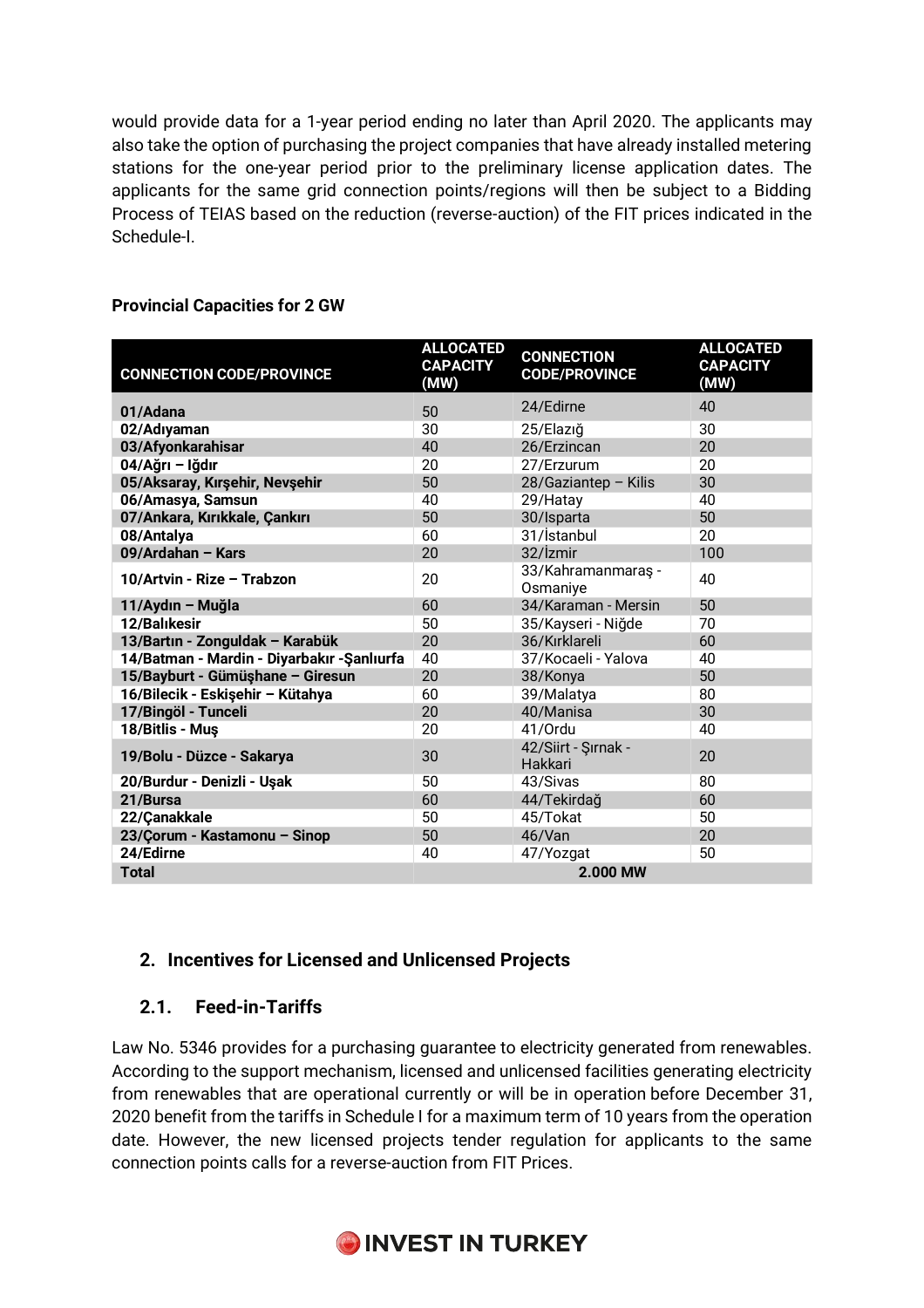| <b>SCHEDULE I</b><br>(Provision of the law dated 29/12/2010 and numbered 6094) |                                  |  |  |  |
|--------------------------------------------------------------------------------|----------------------------------|--|--|--|
| <b>Type of Production Facility Based on</b>                                    | Feed-in-tariff Prices Applicable |  |  |  |
| <b>Renewable Energy Resources</b>                                              | (US Dollar cent/kWh)             |  |  |  |
| a. Hydroelectric production facility                                           | 7.3                              |  |  |  |
| b. Wind power-based production facility                                        | 7.3                              |  |  |  |
| c. Geothermal power-based production facility                                  | 10.5                             |  |  |  |
| d. Biomass-based production facility<br>(including landfill gas)               | 13.3                             |  |  |  |
| e. Solar power based production facility                                       | 13.3                             |  |  |  |

# **2.2. Local Content Support**

Law No. 5346 also provides for local content support for domestically manufactured equipment used in the relevant licensed generation facility. The current legislation calls for at least a 55% local content ratio in order to be granted an incentive for a component of the generation equipment. However that doesn't mean full granting of the incentive; if the investor complies with the minimum threshold of 55% for a component of equipment, it is granted only 55% of the incentive. For each and every part above the 55% local content ratio, the investor is granted multiple incentives as listed in Schedule II.

Local Content support, which may be considered as an extra bonus, is added to the FIT prices of the relevant renewable energy generation facility. This additional tariff is provided for a term of five (5) years from the starting date of operation for a particular generation facility. Local content support is not provided for unlicensed facilities.

Principles and procedures relating to the definition, standards, certification, and inspection of the scope of domestic production in Schedule II are regulated by the Regulation dated 19.06.2011 on Domestic Manufacturing of the Equipment Used in Facilities Generating Electricity from Renewable Energy Resources.

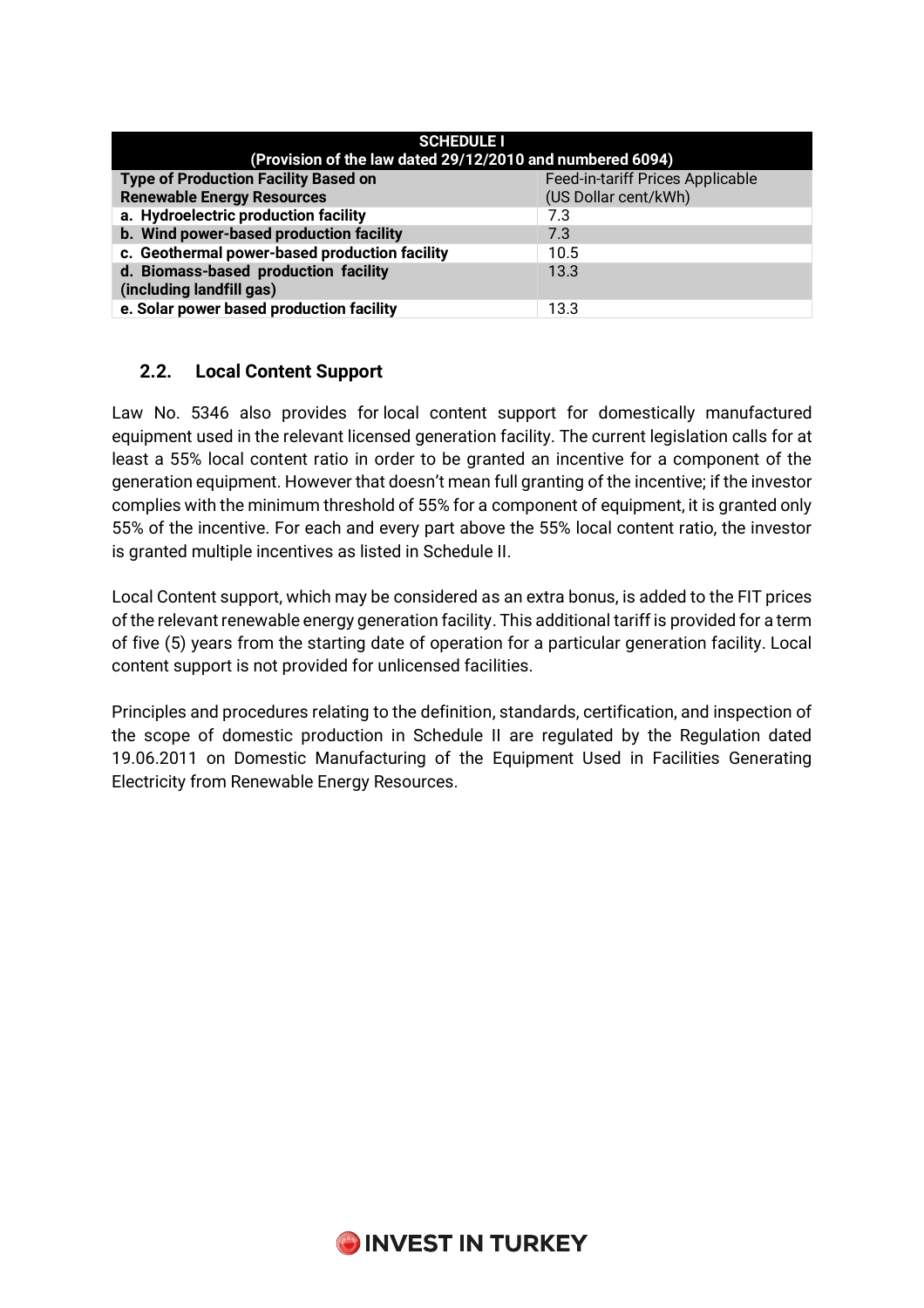| <b>SCHEDULE II</b>                                        |                                                               |                      |  |  |  |  |
|-----------------------------------------------------------|---------------------------------------------------------------|----------------------|--|--|--|--|
| (Provision of the law dated 29/12/2010 and numbered 6094) |                                                               |                      |  |  |  |  |
| <b>Type of Facility</b>                                   | <b>Local Production</b>                                       |                      |  |  |  |  |
|                                                           | Contribution                                                  |                      |  |  |  |  |
|                                                           |                                                               | (US Dollar cent/kWh) |  |  |  |  |
| A-Hydroelectric                                           | 1- Turbine                                                    | 1.3                  |  |  |  |  |
| production facility                                       | 2- Generator and power electronics                            | 1.0                  |  |  |  |  |
| <b>B-Wind power</b>                                       | 1- Blade                                                      | 0.8                  |  |  |  |  |
| based production                                          | 2- Generator and power electronics                            | 1.0                  |  |  |  |  |
| facility                                                  | 3- Turbine tower                                              | 0.6                  |  |  |  |  |
|                                                           | 4- All of the mechanical equipment in rotor and               | 1.3                  |  |  |  |  |
|                                                           | (excluding<br>nacelle<br>groups<br>payments                   |                      |  |  |  |  |
|                                                           | made for the blade group and the<br>generator                 |                      |  |  |  |  |
|                                                           | and power electronics.)                                       |                      |  |  |  |  |
| <b>C- Photovoltaic</b>                                    | 1-PV panel integration and solar structural                   | 0.8                  |  |  |  |  |
| solar power based                                         | mechanics production                                          |                      |  |  |  |  |
| production facility                                       | 2- PV modules                                                 | 1.3                  |  |  |  |  |
|                                                           | 3- Cells forming the PV module                                | 3.5                  |  |  |  |  |
|                                                           | 4- Invertor                                                   | 0.6                  |  |  |  |  |
|                                                           | 5-Material<br>focusing the<br>solar rays                      | 0.5                  |  |  |  |  |
|                                                           | onto the PV module                                            |                      |  |  |  |  |
| <b>D-Intensified solar</b>                                | 1- Radiation collection tube                                  | 2.4                  |  |  |  |  |
| power based                                               | 2- Reflective surface plate                                   | 0.6                  |  |  |  |  |
| production facility                                       | 3- Sun tracking system                                        | 0.6                  |  |  |  |  |
|                                                           | 4-Mechanical accessories of the heat energy<br>storage system | 1.3                  |  |  |  |  |
|                                                           | 5-Mechanical accessories of steam production                  | 2.4                  |  |  |  |  |
|                                                           | system that collects the sun rays on the tower                |                      |  |  |  |  |
|                                                           | 6- Stirling engine                                            | 1.3                  |  |  |  |  |
|                                                           | 7- Panel integration and solar panel structural<br>mechanics  | 0.6                  |  |  |  |  |
| <b>E-Biomass power</b>                                    | 1- Fluid bed steam tank                                       | 0.8                  |  |  |  |  |
| based production                                          | 2- Liquid or gas fuel steam tank                              | 0.4                  |  |  |  |  |
| facility                                                  | 3- Gasification and gas cleaning group                        | 0.6                  |  |  |  |  |
|                                                           | 4- Steam or gas turbine                                       | 2.0                  |  |  |  |  |
|                                                           | 5- Internal combustion engine or stirling engine              | 0.9                  |  |  |  |  |
|                                                           | 6- Generator and power electronics                            | 0.5                  |  |  |  |  |
|                                                           | 7-Cogeneration system                                         | 0.4                  |  |  |  |  |
| <b>F- Geothermal</b>                                      | 1- Steam or gas turbine                                       | 1.3                  |  |  |  |  |
| power based                                               | 2- Generator and power electronics                            | 0.7                  |  |  |  |  |
| production facility                                       | 3- Steam injector or vacuum compressor                        | 0.7                  |  |  |  |  |

# **2.3. Acquisition of Land**

Designated forested areas, land privately owned by the Treasury, or land under the disposal of the state in its entirety, can be utilized for the purposes of the renewable energy generation if permission is granted by the Ministry of Environment and Forestry or the Ministry of Finance. Forestry Peasant Development Revenue and Forestation and Erosion Control Revenue are not charged to the renewable energy generation facilities.

Permission, lease, easement, and usufruct permission fees are discounted by 85% for renewable energy generation facilities during the initial ten years of investment and operation of power transmission lines, including those under operation.

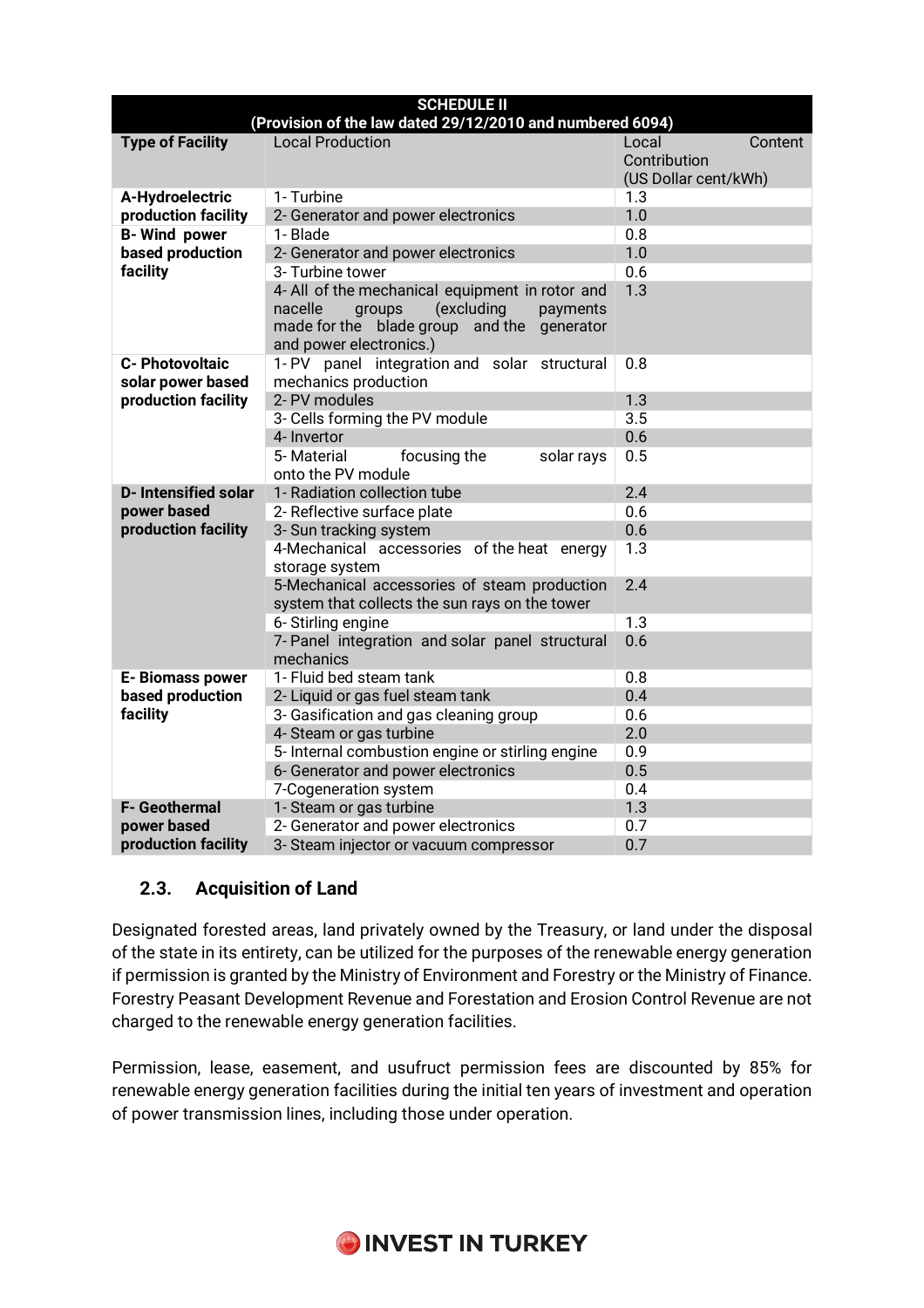# **2.4. Incentives for Pre-license/License/System Usage Fees and Taxes**

Pursuant to the Article 43.4 of the Electricity Licensing Regulation, for the facilities generating electricity from the local natural resources and the renewables, the license holders are not required to pay the yearly license fees for the first eight years following the date of completion of the power plants. Yearly license fees are calculated based on the following formula: total electricity generated in kWh X 0.003 cent/TRY.

Furthermore, pre-license and license application fees **(listed in the Table-2 and Table-3)** for these facilities are discounted by 90% as well.

| <b>INSTALLED POWER "P(MW)"</b> |         |                                             |  |  |
|--------------------------------|---------|---------------------------------------------|--|--|
| $0 < P \le 10$ MW              | 7,000   | (seven thousand) TRY                        |  |  |
| $10 < P \le 25$ MW             | 13,800  | (thirteen thousand and eight hundred) TRY   |  |  |
| $25 < P \le 50$ MW             | 20,700  | (twenty thousand and seven hundred) TRY     |  |  |
| $50 < P \le 100$ MW            | 34,500  | (thirty-four thousand and five hundred) TRY |  |  |
| $100 < P \le 250$ MW           | 69,000  | (sixty-nine thousand) TRY                   |  |  |
| $250 < P \le 500$ MW           | 138,000 | (one hundred and thirty-eight thousand) TRY |  |  |
| $500 < P \le 1000$ MW          | 207,000 | (two hundred and seven thousand)TRY         |  |  |
| $P > 1000$ MW                  | 345,000 | (three hundred and forty-five thousand) TRY |  |  |

#### **Table-2 Pre-license Application Fees**

#### **Table-3 License Application Fees**

| <b>INSTALLED POWER "P(MW)"</b> |         |                                             |  |
|--------------------------------|---------|---------------------------------------------|--|
| $0 < P \le 10$ MW              | 7.000   | (seven thousand) TRY                        |  |
| $10 < P \le 25$ MW             | 13,800  | (thirteen thousand and eight hundred) TRY   |  |
| $25 < P \le 50$ MW             | 20,700  | (twenty thousand and seven hundred) TRY     |  |
| $50 < P \le 100$ MW            | 34,500  | (thirty-four thousand and five hundred) TRY |  |
| $100 < P \le 250$ MW           | 69,000  | (sixty-nine thousand) TRY                   |  |
| $250 < P \le 500$ MW           | 138,000 | (one hundred and thirty-eight thousand) TRY |  |
| $500 < P \le 1000$ MW          | 207,000 | (two hundred and seven thousand)TRY         |  |
| $P > 1000$ MW                  | 345,000 | (three hundred and forty-five thousand) TRY |  |

Pursuant to Provisional Article 4 of the Electricity Market Law No. 6446, for all types of generation plants (including renewables) that will be operational by December 31, 2025, transmission system usage fees are discounted by 50% for the first five years of operation.

In **the Table-4** below are listed the system usage fees determined by the Energy Market Regulatory Authority (EMRA) for the generators connected to the transmission system. There

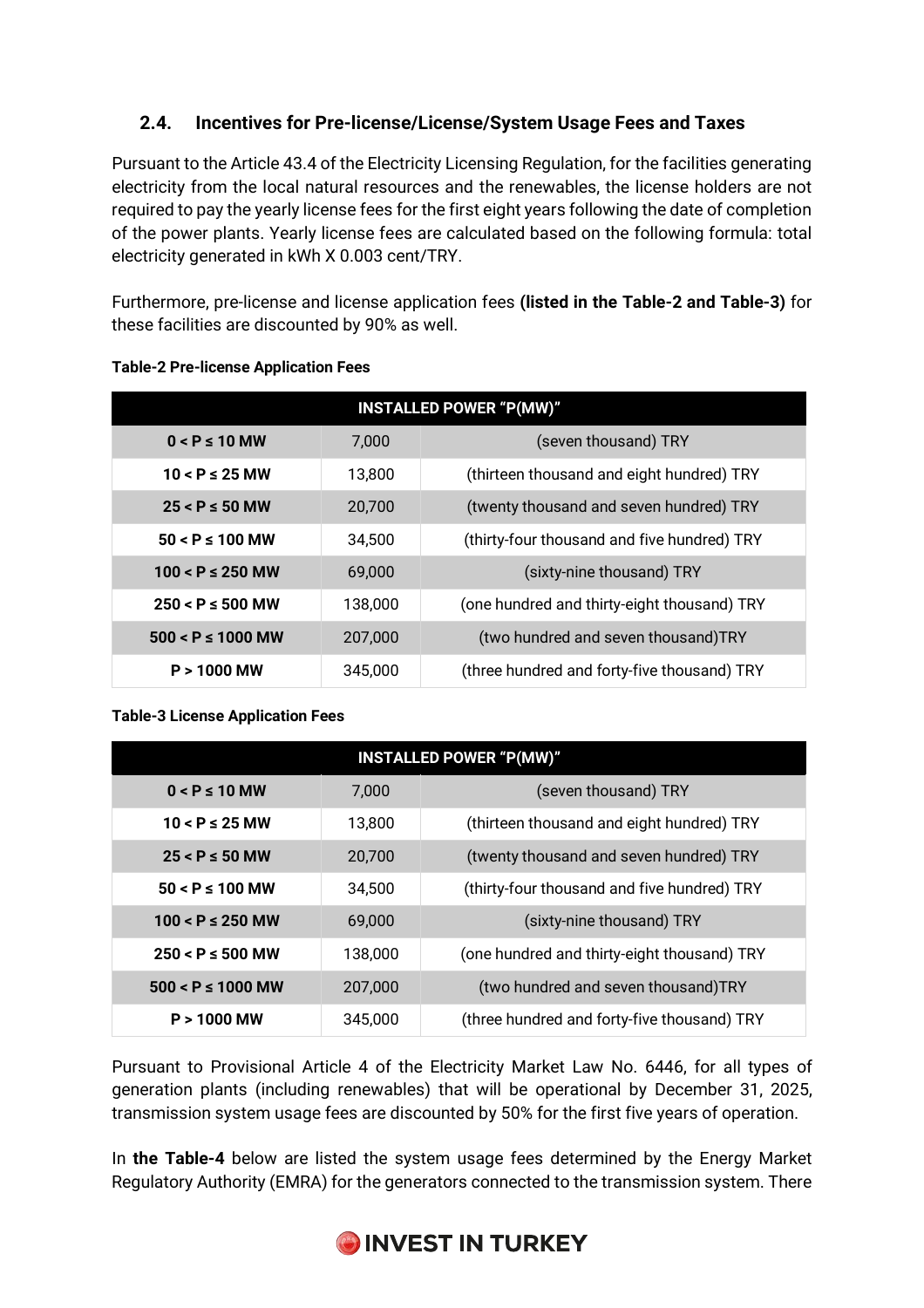are 14 different tariff zones across Turkey, each representing different substations. On the generation side, there are three types of tariffs used for total system usage calculation per year: system usage fee for installed power, system usage fee for actual energy inflow (in terms of MW/hour), and system operation fee (in terms of MW/hour). The varying tariff in the first column is paid to TEIAS as a fixed amount per MW for the total installed power. The fixed tariffs in the second and third columns are multiplied with the actual energy inflow (in terms of MW/hour) into the transmission line from the power plant. The total amount of all three tariffs represents the sum that must be paid to TEIAS every year. However, the bills are calculated and paid to TEIAS monthly.

Pursuant to the Provisional Article 4 of the Electricity Market Law No. 6446, during the investment periods of the generation facilities, all official transactions related to the generation facilities shall be exempt from the fees and also the relevant papers prepared shall be exempt from stamp duty.

| <b>TARIFF</b><br><b>ZONE</b> | <b>GENERATION</b><br><b>SYSTEM USAGE</b> |             | <b>GENERATION</b><br><b>SYSTEM OPERATION</b> |
|------------------------------|------------------------------------------|-------------|----------------------------------------------|
|                              | (TL/MW-Year)                             | (TL/MWhour) | (TL/MWhour)                                  |
| 1                            | 24,053.17                                | 5.51        | 2.50                                         |
| $\mathbf{2}$                 | 26,222.96                                | 5.51        | 2.50                                         |
| 3                            | 26,462.47                                | 5.51        | 2.50                                         |
| $\overline{\mathbf{4}}$      | 26,804.96                                | 5.51        | 2.50                                         |
| 5                            | 27,970.58                                | 5.51        | 2.50                                         |
| 6                            | 29,392.94                                | 5.51        | 2.50                                         |
| 7                            | 29,561.60                                | 5.51        | 2.50                                         |
| 8                            | 32,561.70                                | 5.51        | 2.50                                         |
| 9                            | 33,840.99                                | 5.51        | 2.50                                         |
| 10                           | 37,577.48                                | 5.51        | 2.50                                         |
| 11                           | 39,579.35                                | 5.51        | 2.50                                         |
| 12                           | 41,270.89                                | 5.51        | 2.50                                         |
| 13                           | 43,039.91                                | 5.51        | 2.50                                         |
| 14                           | 46,167.30                                | 5.51        | 2.50                                         |

#### **Table-4 System Usage Fees**

#### **2.5. Investment Incentives**

Pursuant to the Council of Ministers' Decision No. 2012/3305 on the "State Aids for Investments" the renewable energy generation facilities benefit from the General Investment Incentive Scheme, which covers exemption from VAT and Customs Duties for all machinery and equipment used in the relevant power plant. Regardless of the region where investment takes place, all projects meeting both the specific capacity conditions and the minimum fixed investment amount are supported within the framework of the General Investment Incentives Scheme. The minimum fixed investment amount is TRY 1 million in Regions 1 and 2, and TRY 500,000 in Regions 3, 4, 5 and 6. However, for solar power plants, the General Incentive Scheme is only applied for those utilizing locally manufactured panels.

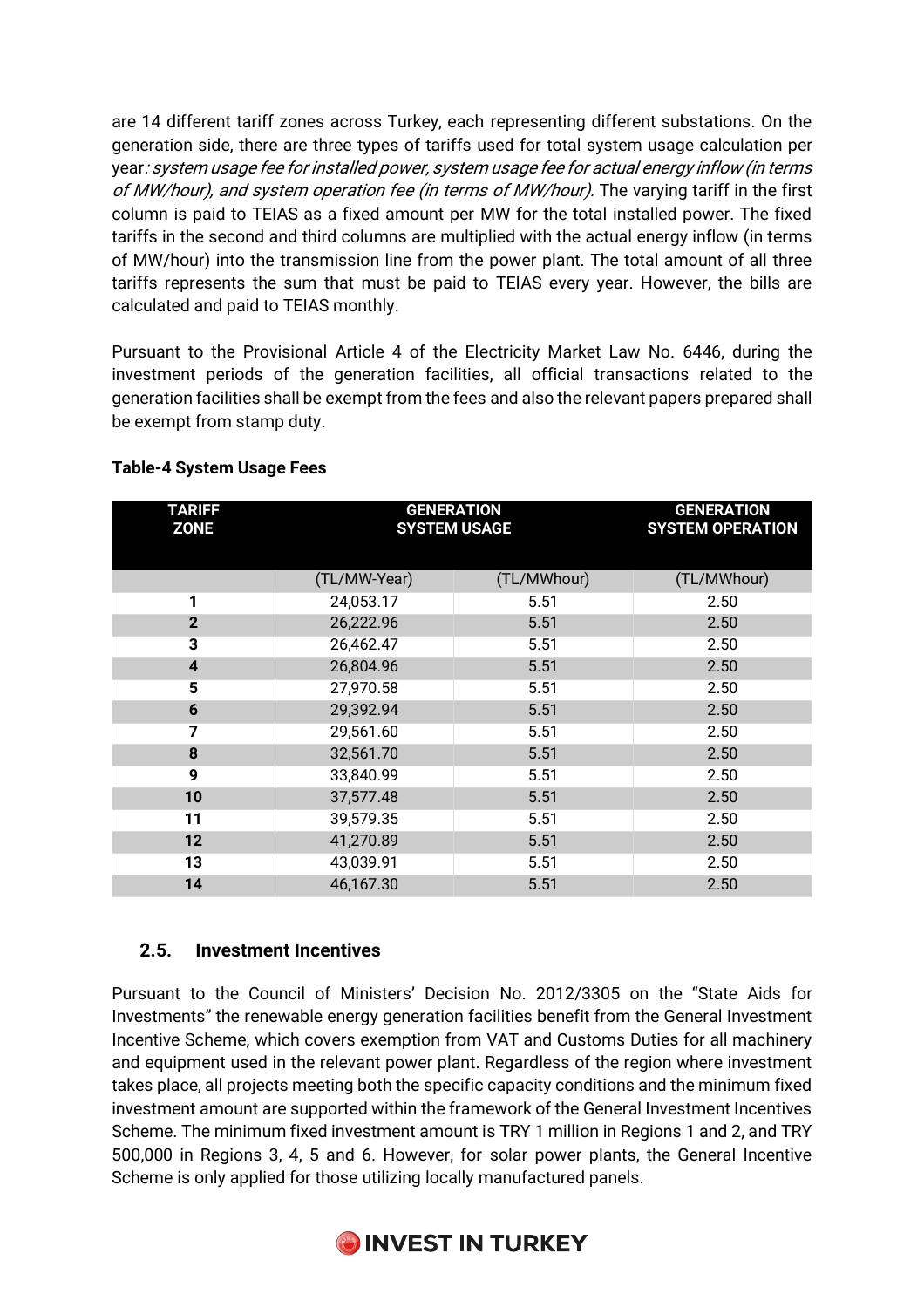

Major investment incentive instruments are:

#### **Exemption from customs duties:**

Customs tax exemption for imported machinery and equipment for projects with an investment incentive certificate.

#### **VAT exemption:**

VAT exemption for imported or domestically purchased machinery and equipment for projects with an investment incentive certificate.

#### **3. Renewable Energy Resource Zones (YEKA/RE-Zone) Model and RE-Zone Tenders**

#### **3.1. General Overview of the RE-Zone Model**

The Ministry of Energy and Natural Resources issued a Regulation on Renewable Energy Resource Zones on October 9, 2016 in the Official Gazette. The Regulation introduced a new investment model to support renewable energy investments and incentivize local manufacturing of renewable generation assets. The main purposes of the Regulation are to use renewable energy resources much more efficiently and effectively by identifying renewable energy zones on the public, treasury, or private-owned territories; to realize the renewable energy investments much more rapidly; to manufacture renewable energy equipment in Turkey; to use locally-manufactured equipment/components; and to contribute to research and development activities through technology transfer.

A renewable energy resource zone (RE-Zone) and its electrical connection capacity utilization rights can be offered to an eligible entity under the "Allocation on the Condition of Local Manufacturing" or "Allocation on the Condition of Using Locally-Manufactured Equipment" mechanisms.

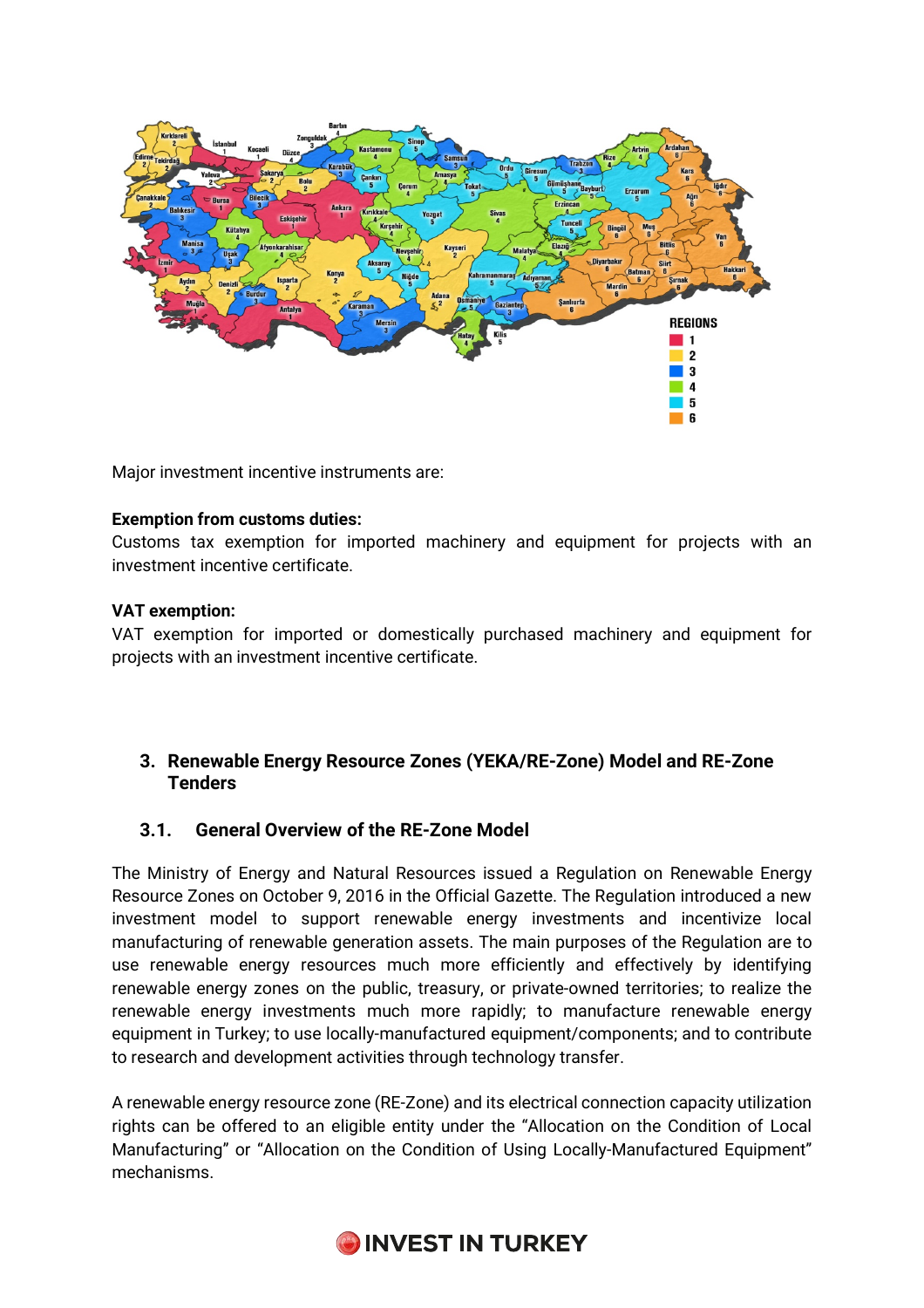**In the first mechanism,** the legal entity being offered the RE-Zone and its connection capacity utilization rights must establish an equipment manufacturing factory in Turkey according to the standards and the terms of references (ToR). A Research and Development (R&D) Center must be established by the legal entity as well. In the R&D Center, activities must be implemented for a certain period of time and in line with the pre-determined obligatory conditions like budget, number of employees, and staff qualifications. In this mechanism, locally-manufactured equipment and other local components that are defined in the ToR must be used in the RE-Zone.

**In the second mechanism,** the RE-Zone and its electrical connection capacity utilization rights are given to a legal entity who wins the competition and commits to procure locallymanufactured equipment and other related local components (balance of the plant) for the power plant from available Turkish factories. The equipment and components must have certain levels of local content ratios as defined in the ToR's and be compatible with the national or international standards.

Unlike the licensed projects that are subject to reverse-auction from the RES Support tariffs and are eligible for further local content support as required by the Law 5346, the bidding process for RE-Zone projects calls for a reduction from a specific ceiling price that covers both the FIT and local content support. This means that the winning legal entities will not be entitled to extra local content support. However, the PPA term in RE-Zone model goes far beyond the FIT period (currently ten years) required in the Law, and this period has been determined as 15 years for the 1 GW solar power plant tender for Karapınar RE-Zone-1 and in the 1 GW Wind RE-Zone Tender.

In 2017, Turkey finalized the largest-ever solar and wind power reverse-auctions based on the first mechanism. On March 20, 2017 a consortium of Turkey's Kalyon Enerji and South Korea's Hanwha Q CELLS won the tender for the construction of a 1-GW solar power plant in the Karapınar district of the Central Anatolian province of Konya. The winning bid was a price of USD 6.99 cent/kWh. The tender – held in a reverse auction where the ceiling price per kWh was USD 8 cent/kWh – will see 1 GW of installed capacity along with a manufacturing factory for photovoltaic (PV) equipment coming online over the next two years. Under the terms of the tender, the power purchase contract will be valid for 15 years, and the solar equipment used must be domestically sourced. The total investment in this solar energy mega project is estimated at USD 1.3 billion. The solar power plant will be operational for 30 years and meet the energy needs of more than 600,000 households. The project company will also be conducting R&D activities in Turkey for at least 10 years with the employment of at least 80% local staff.

2017 also saw Turkey hold one of the largest wind tenders, calling for 1 GW power installation and establishment of a local wind turbine factory. A consortium of German giant Siemens and Turkey's Türkerler and Kalyon Enerji Holdings won the billion-dollar wind energy tender on Aug. 3, offering the lowest power purchasing price to the Governmet at USD 3.48 cent/kWh. The turbine assembly plant will in the first stage supply locally-manufactured components to the 1 GW capacity RE-Zone WPPs. The plant must be set up within 21 months following signing of the Agreement according to the standards and work plans submitted in the application